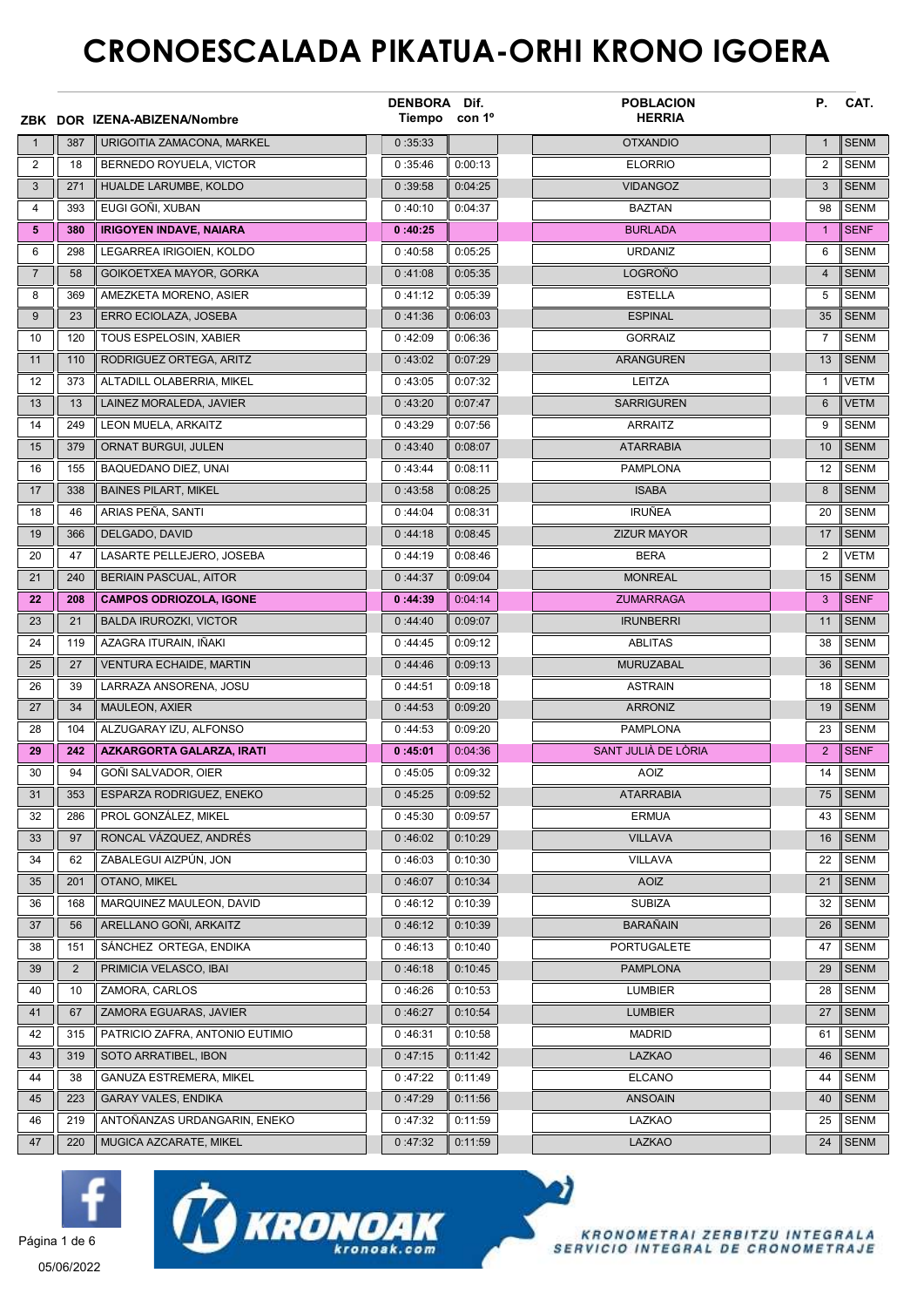|    |                | ZBK DOR IZENA-ABIZENA/Nombre            | DENBORA Dif.<br>Tiempo | con 1º  | <b>POBLACION</b><br><b>HERRIA</b> | Р.             | CAT.        |
|----|----------------|-----------------------------------------|------------------------|---------|-----------------------------------|----------------|-------------|
| 48 | 167            | IZU DOMÍNGUEZ DE VIDAURRETA, IGOR       | 0:47:34                | 0:12:01 | <b>MENDIGORRIA</b>                | 45             | <b>SENM</b> |
| 49 | 142            | ILARREGUI AGUIRRE, FERMIN               | 0:47:38                | 0:12:05 | <b>ILURDOTZ</b>                   | $\overline{4}$ | <b>VETM</b> |
| 50 | 28             | AUSEJO MAULEON, IKER                    | 0:47:43                | 0:12:10 | ESTELLA-LIZARRA                   | 30             | <b>SENM</b> |
| 51 | 50             | DE LOS RIOS LEIVA, GONZALO              | 0:47:44                | 0:12:11 | <b>SARRIGUREN</b>                 | 39             | <b>VETM</b> |
| 52 | 376            | DALLO OLAVE, JESUS                      | 0:47:46                | 0:12:13 | <b>MONREAL</b>                    | 3              | VETM        |
| 53 | 180            | PULIDO ORBEGOZO, BORJA                  | 0:48:07                | 0:12:34 | <b>USURBIL</b>                    | 39             | <b>SENM</b> |
| 54 | 255            | PIÑAR MONTÁVEZ, ILDEFONSO               | 0:48:21                | 0:12:48 | <b>LODOSA</b>                     | 52             | <b>SENM</b> |
| 55 | 226            | RESANO MENDINUETA, IOSU                 | 0:48:23                | 0:12:50 | <b>TORRANO</b>                    | 33             | <b>SENM</b> |
| 56 | 63             | LEIBAR ANDUAGA, AIMAR                   | 0:48:26                | 0:12:53 | ARETXABALETA                      | 63             | <b>SENM</b> |
| 57 | 359            | PERELA GARCIA, ANDER                    | 0:48:27                | 0:12:54 | <b>CRUCES (BARAKALDO)</b>         | 37             | <b>SENM</b> |
| 58 | 118            | MARQUINEZ MAULEON, FELIX                | 0:48:27                | 0:12:54 | <b>ESPRONTZEDA</b>                | 50             | <b>SENM</b> |
| 59 | 399            | MARIN, DAVID                            | 0:48:28                | 0:12:55 | <b>BURGOS</b>                     | 70             | <b>SENM</b> |
| 60 | 166            | MARCO VEINTIMILLAS, JON                 | 0:48:31                | 0:12:58 | <b>SARRIGUREN</b>                 | 8              | <b>VETM</b> |
| 61 | 237            | URRA NUIN, MIKEL                        | 0:48:40                | 0:13:07 | <b>IRUÑEA</b>                     | 54             | <b>SENM</b> |
| 62 | 149            | URRIZA GARCIA, IGOR                     | 0:48:48                | 0:13:15 | SANGUESA                          | 56             | <b>SENM</b> |
| 63 | 184            | MARTÍNEZ ZULET, IÑAKI                   | 0:48:52                | 0:13:19 | <b>ARTIBERRI</b>                  | 67             | <b>SENM</b> |
| 64 | 37             | GOMEZ LINES, BORJA                      | 0:49:00                | 0:13:27 | CARCASTILLO                       | 42             | <b>SENM</b> |
| 65 | 297            | RESANO GARCÍA, RAUL                     | 0:49:06                | 0:13:33 | <b>SARRIGUREN</b>                 | 66             | <b>SENM</b> |
| 66 | 362            | SALINAS AGUERRI, RUBEN                  | 0:49:08                | 0:13:35 | <b>MONREAL</b>                    | 41             | <b>SENM</b> |
| 67 | 136            | <b>TOBES CARLOS, JORGE</b>              | 0:49:11                | 0:13:38 | <b>AIEGI</b>                      | $\overline{7}$ | <b>VETM</b> |
| 68 | 44             | GOÑI LÓPEZ, SERGIO                      | 0:49:12                | 0:13:39 | <b>PAMPLONA</b>                   | 60             | <b>SENM</b> |
| 69 | 32             | IRAETA CIGARAN, GORKA                   | 0:49:12                | 0:13:39 | <b>ELORRIO</b>                    | 64             | <b>SENM</b> |
| 70 | 159            | MARTÍNEZ ARBELOA, IGOR                  | 0:49:20                | 0:13:47 | <b>MENDIGORRIA</b>                | 53             | SENM        |
| 71 | 401            | DOMINGUEZ VARGAS, ALVARO                | 0:49:31                | 0:13:58 | <b>SORIA</b>                      | 78             | <b>SENM</b> |
| 72 | 397            | COLAS FARIÑA, IRAI                      | 0:49:35                | 0:14:02 | <b>ANOETA</b>                     | 49             | <b>SENM</b> |
| 73 | 403            | URRA SAEZ, RAUL                         | 0:49:37                | 0:14:04 | <b>ZUDAIRE</b>                    | 5              | <b>VETM</b> |
| 74 | 130            | TABAR MARTINEZ, EMILIO                  | 0:49:42                | 0:14:09 | <b>ERAUL</b>                      | 11             | <b>VETM</b> |
| 75 | 124            | OIANGUREN KORTAZAR, AITOR               | 0:49:43                | 0:14:10 | ARETXABALETA                      | 55             | SENM        |
| 76 | 400            | <b>ASTRAIN MORENO, INES</b>             | 0:49:45                | 0:09:20 | <b>BURGOS</b>                     | 6              | <b>SENF</b> |
| 77 | 211            | <b>GARCIA, BORJA</b>                    | 0:49:48                | 0:14:15 | <b>AMOREBIETA</b>                 | 31             | <b>SENM</b> |
| 78 | 206            | LARUMBE FERNANDINO, TXUS                | 0:50:03                | 0:14:30 | <b>PAMPLONA</b>                   | 10             | <b>VETM</b> |
| 79 | 352            | BALDA DOMEÑO, ALFONSO                   | 0:50:05                | 0:14:32 | <b>LUMBIER</b>                    | 12             | <b>VETM</b> |
| 80 | 256            | GONZALEZ LEACHE, DIEGO                  | 0:50:09                | 0:14:36 | BARAÑAIN                          | 9              | <b>VETM</b> |
| 81 | 33             | ALTADILL GARRO, LUIS                    | 0:50:13                | 0:14:40 | <b>PAMPLONA</b>                   | 21             | <b>VETM</b> |
| 82 | 65             | ALTADILL LEGARRA, XABIER                | 0:50:18                | 0:14:45 | BARAÑAIN                          | 94             | SENM        |
| 83 | 183            | OÑA ORTIZ, DAVID                        | 0:50:20                | 0:14:47 | <b>NOÁIN</b>                      | 72             | <b>SENM</b> |
| 84 | 389            | UNANUA ARIZMENDI, MIKEL                 | 0:50:24                | 0:14:51 | <b>GARTZAIN</b>                   | 100            | <b>SENM</b> |
| 85 | 317            | PALACIOS, ASIER                         | 0:50:28                | 0:14:55 | <b>ALTSASU</b>                    | 87             | <b>SENM</b> |
| 86 | 318            | AZKUE ORIA, ANDER                       | 0:50:36                | 0:15:03 | <b>TOLOSA</b>                     | 58             | <b>SENM</b> |
| 87 | $\overline{4}$ | RODRIGUEZ GARCIA, DAVID                 | 0:50:36                | 0:15:03 | <b>PAMPLONA</b>                   | 117            | <b>SENM</b> |
| 88 | 158            | SEMINARIO SEMINARIO, AITOR              | 0:50:40                | 0:15:07 | <b>EUGI</b>                       | 104            | <b>SENM</b> |
| 89 | 202            | ELIZBURU OSACAR, FERNANDO               | 0:50:50                | 0:15:17 | <b>IRUÑA</b>                      | 51             | <b>SENM</b> |
| 90 | 398            | CALLEJA CASADO, ASIER                   | 0:50:53                | 0:15:20 | <b>PAMPLONA</b>                   | 84             | <b>SENM</b> |
| 91 | 326            | SUESCUN GUEMBE, DANIEL                  | 0:51:09                | 0:15:36 | <b>TAFALLA</b>                    | 88             | <b>SENM</b> |
| 92 | 14             | GARMENDIA MIGUELTORENA, GABRIEL         | 0:51:16                | 0:15:43 | <b>ELIZONDO</b>                   | 101            | <b>SENM</b> |
| 93 | 16             | URRICELQUI, DIEGO                       | 0:51:18                | 0:15:45 | <b>VIANA</b>                      | 57             | <b>SENM</b> |
| 94 | 122            | BOLINAGA BERRIOOTXOA, EDORTA            | 0:51:19                | 0:15:46 | <b>ARAMAIO</b>                    | 124            | <b>SENM</b> |
| 95 | 269            | MARTINEZ DE SANTOS PEREZ DE MENDIGUREN, | 0:51:36                | 0:16:03 | <b>VITORIA GASTEIZ</b>            | 48             | <b>SENM</b> |
| 96 | 292            | AZCARATE, IÑAKI                         | 0:51:38                | 0:16:05 | <b>HUARTE</b>                     | 34             | SENM        |
| 97 | 290            | PEREZ ORONOZ, ODEI                      | 0:51:48                | 0:16:15 | <b>PAMPLONA</b>                   | 74             | SENM        |





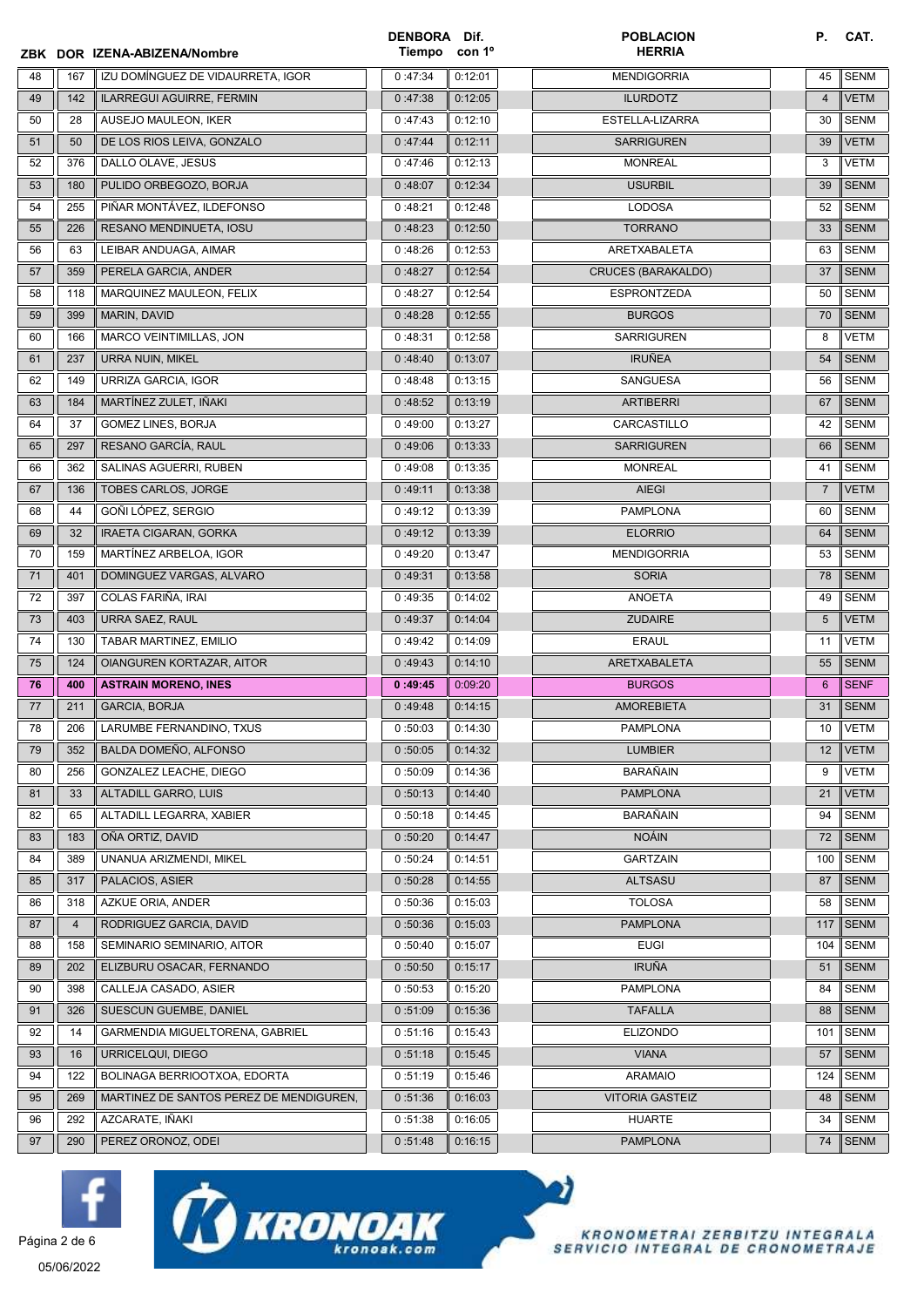|     |                | ZBK DOR IZENA-ABIZENA/Nombre        | DENBORA Dif.<br>Tiempo | con 1 <sup>o</sup> | <b>POBLACION</b><br><b>HERRIA</b> | <b>P.</b>      | CAT.        |
|-----|----------------|-------------------------------------|------------------------|--------------------|-----------------------------------|----------------|-------------|
| 98  | 116            | RUBIO URKIA, BEÑAT                  | 0:51:49                | 0:16:16            | <b>HUARTE</b>                     | 62             | <b>SENM</b> |
| 99  | 101            | GARCÍA EGAÑA, ALFREDO               | 0:51:55                | 0:16:22            | <b>ZIZUR MAYOR</b>                | 83             | <b>SENM</b> |
| 100 | 72             | LIZARRAGA PANIAGUA, EGOITZ          | 0:51:57                | 0:16:24            | <b>PAMPLONA</b>                   | 76             | <b>SENM</b> |
| 101 | 125            | <b>ARTAZCOZ PÉREZ-NIEVAS, IRENE</b> | 0:52:02                | 0:11:37            | <b>PAMPLONA</b>                   | $\overline{4}$ | <b>SENF</b> |
| 102 | $\overline{7}$ | RUIZ CINTAS, VÍCTOR                 | 0:52:02                | 0:16:29            | <b>SALT</b>                       | 90             | <b>SENM</b> |
| 103 | 216            | <b>GARDE RAZKIN, PABLO</b>          | 0:52:05                | 0:16:32            | <b>AZOZ</b>                       |                | <b>SENM</b> |
| 104 | 92             | GOÑI ELIZAGOYEN, IMANOL             | 0:52:05                | 0:16:32            | <b>ELIZONDO</b>                   | 99             | <b>SENM</b> |
| 105 | 128            | GOÑI MARTÍNEZ, IÑIGO                | 0:52:05                | 0:16:32            | <b>FALCES</b>                     | 69             | <b>SENM</b> |
| 106 | 129            | CAMPOS ALONSO, JAVIER               | 0:52:10                | 0:16:37            | <b>BILBO</b>                      | 34             | <b>VETM</b> |
| 107 | 213            | <b>BARÓ GIRÓ, DAVID</b>             | 0:52:10                | 0:16:37            | SANT JULIÀ DE LÒRIA               | 13             | <b>VETM</b> |
| 108 | 139            | RETA GANUZA, DAVID                  | 0:52:14                | 0:16:41            | <b>NOÁIN</b>                      | 35             | <b>VETM</b> |
| 109 | 276            | CHECA, JON                          | 0:52:18                | 0:16:45            | <b>AOIZ</b>                       | 95             | <b>SENM</b> |
| 110 | 236            | SEDANO ARANES. LUIS GUILLERMO       | 0:52:19                | 0:16:46            | VITORIA-GASTEIZ                   |                | <b>SENM</b> |
| 111 | 275            | ANDRES IÑIGUEZ, RODRIGO             | 0:52:31                | 0:16:58            | <b>BERRIOPLANO</b>                | 86             | <b>SENM</b> |
| 112 | 99             | MORENO ABADÍA, ANGELENZO            | 0:52:35                | 0:17:02            | SANT FELIU DE LLOBREGAT           | 82             | <b>SENM</b> |
| 113 | 218            | GONZALEZ, SERGIO                    | 0:52:36                | 0:17:03            | <b>BILBAO</b>                     | 33             | <b>VETM</b> |
| 114 | 25             | VALENTIN ARGOMANIZ, JOSE LUIS       | 0:52:43                | 0:17:10            | <b>SAN SEBASTIAN</b>              | 68             | <b>SENM</b> |
| 115 | 363            | GÓMEZ SABATER, ÓSCAR                | 0:52:43                | 0:17:10            | <b>NOVELDA</b>                    | 81             | <b>SENM</b> |
| 116 | 71             | CREMADES NAVARRO, VÍCTOR            | 0:52:50                | 0:17:17            | <b>NOVELDA</b>                    | 14             | <b>VETM</b> |
| 117 | 12             | ZULAIKA IRAOLA, JULEN               | 0:53:00                | 0:17:27            | <b>HERNANI</b>                    | 89             | <b>SENM</b> |
| 118 | 70             | GALARZA ARREGI, JOSEBA              | 0:53:00                | 0:17:27            | <b>ITURMENDI</b>                  |                | <b>SENM</b> |
| 119 | 189            | COLOMA DUCTOR, ALFONSO              | 0:53:15                | 0:17:42            | <b>LA ELIANA</b>                  | 73             | <b>SENM</b> |
| 120 | 335            | SANZ RUIZ, JAVIER                   | 0:53:20                | 0:17:47            | <b>SORIA</b>                      | 114            | <b>SENM</b> |
| 121 | 392            | <b>LOPEZ IRASTORZA, JANIRE</b>      | 0:53:28                | 0:13:03            | <b>ZALDIBIA</b>                   | $\overline{7}$ | <b>SENF</b> |
| 122 | 272            | <b>ARAKISTAIN JAUREGI, EDURNE</b>   | 0:53:28                | 0:13:03            | <b>LEGORRETA</b>                  | 2              | <b>VETF</b> |
| 123 | 5              | <b>GARCIA CERRO, ASIER</b>          | 0:53:28                | 0:17:55            | <b>BURLADA</b>                    | 91             | <b>SENM</b> |
| 124 | 407            | NUIN, CARLOS                        | 0:53:29                | 0:17:56            | <b>PAMPLONA</b>                   | 23             | <b>VETM</b> |
| 125 | 8              | GOÑI MARAURI, ASIER                 | 0:53:30                | 0:17:57            | <b>ETXAURI</b>                    | 96             | <b>SENM</b> |
| 126 | 3              | ZARRANZ PÉREZ DE CIRIZA, OSCAR      | 0:53:31                | 0:17:58            | <b>CIZUR MENOR</b>                | 77             | <b>SENM</b> |
| 127 | 329            | <b>OLAVE ANDRADE, GEMA</b>          | 0:53:33                | 0:13:08            | <b>LOGROÑO</b>                    | $\mathbf{1}$   | <b>VETF</b> |
| 128 | 358            | LANA ALEGRIA, JOSERRA               | 0:53:35                | 0:18:02            | SARTAGUDA                         | 71             | <b>SENM</b> |
| 129 | 57             | ATIENZA LALINDE, MIGUEL ANGEL       | 0:53:35                | 0:18:02            | <b>CORELLA</b>                    | 80             | <b>SENM</b> |
| 130 | 143            | LEIZA MARTICORENA, JON              | 0:53:37                | 0:18:04            | <b>ETXALAR</b>                    |                | <b>VETM</b> |
| 131 | 19             | LUQUI IRIBARREN, FLOREN             | 0:53:38                | 0:18:05            | <b>BARAÑAIN</b>                   | 20             | <b>VETM</b> |
| 132 | 182            | ARBELOA IBERO, MIGUEL               | 0:53:38                | 0:18:05            | LOGROÑO                           | 93             | <b>SENM</b> |
| 133 | 345            | <b>ISLA MORENO, NACHO</b>           | 0:53:43                | 0:18:10            | MARIA DE HUERVA                   | 22             | <b>VETM</b> |
| 134 | 126            | AROSA ULACIA, MIKEL                 | 0:53:49                | 0:18:16            | <b>ELGOIBAR</b>                   | 92             | <b>SENM</b> |
| 135 | 268            | LOPEZ SAINZ. FRANCISCO JAVIER       | 0:53:50                | 0:18:17            | <b>ANSOAIN</b>                    | 15             | <b>VETM</b> |
| 136 | 357            | <b>GARCIA, FELIX</b>                | 0:53:55                | 0:18:22            | VILLATUERTA                       | 18             | <b>VETM</b> |
| 137 | 148            | CANOVAS MARTINEZ, ALEJANDRO         | 0:54:01                | 0:18:28            | <b>MURCIA</b>                     | 79             | <b>SENM</b> |
| 138 | 204            | ARREGUI BUSTO, JON                  | 0:54:02                | 0:18:29            | <b>DICASTILLO</b>                 | 107            | <b>SENM</b> |
| 139 | 89             | TOUS ROLDAN, PEDRO                  | 0:54:02                | 0:18:29            | <b>GORRAIZ</b>                    | 19             | <b>VETM</b> |
| 140 |                | ONECA ARROQUI, ALVARO               | 0:54:03                | 0:18:30            | <b>NOAIN</b>                      | 118            | <b>SENM</b> |
|     | 147            |                                     |                        |                    |                                   |                |             |
| 141 | 188            | BUTRON LOPEZ, FCO JAVIER            | 0:54:14                | 0:18:41            | <b>BERRIOZAR</b>                  | 102            | <b>SENM</b> |
| 142 | 52             | <b>BUENO BARACE, IKER</b>           | 0:54:18                | 0:18:45            | <b>ISABA</b>                      | 109            | <b>SENM</b> |
| 143 | 154            | <b>UCAR SOLA, MIKEL</b>             | 0:54:20                | 0:18:47            | <b>ORKOIEN</b>                    | 103            | <b>SENM</b> |
| 144 | 282            | MAÑERU MARIN, JAVIER                | 0:54:21                | 0:18:48            | <b>BURLADA</b>                    | 113            | <b>SENM</b> |
| 145 | 103            | SÁNCHEZ JUARROS, ALBERTO            | 0:54:27                | 0:18:54            | <b>PAMPLONA</b>                   | 97             | <b>SENM</b> |
| 146 | 26             | ZUNZARREN BERRADE, ALFONSO JAVIER   | 0:54:28                | 0:18:55            | <b>HUARTE</b>                     | 42             | VETM        |





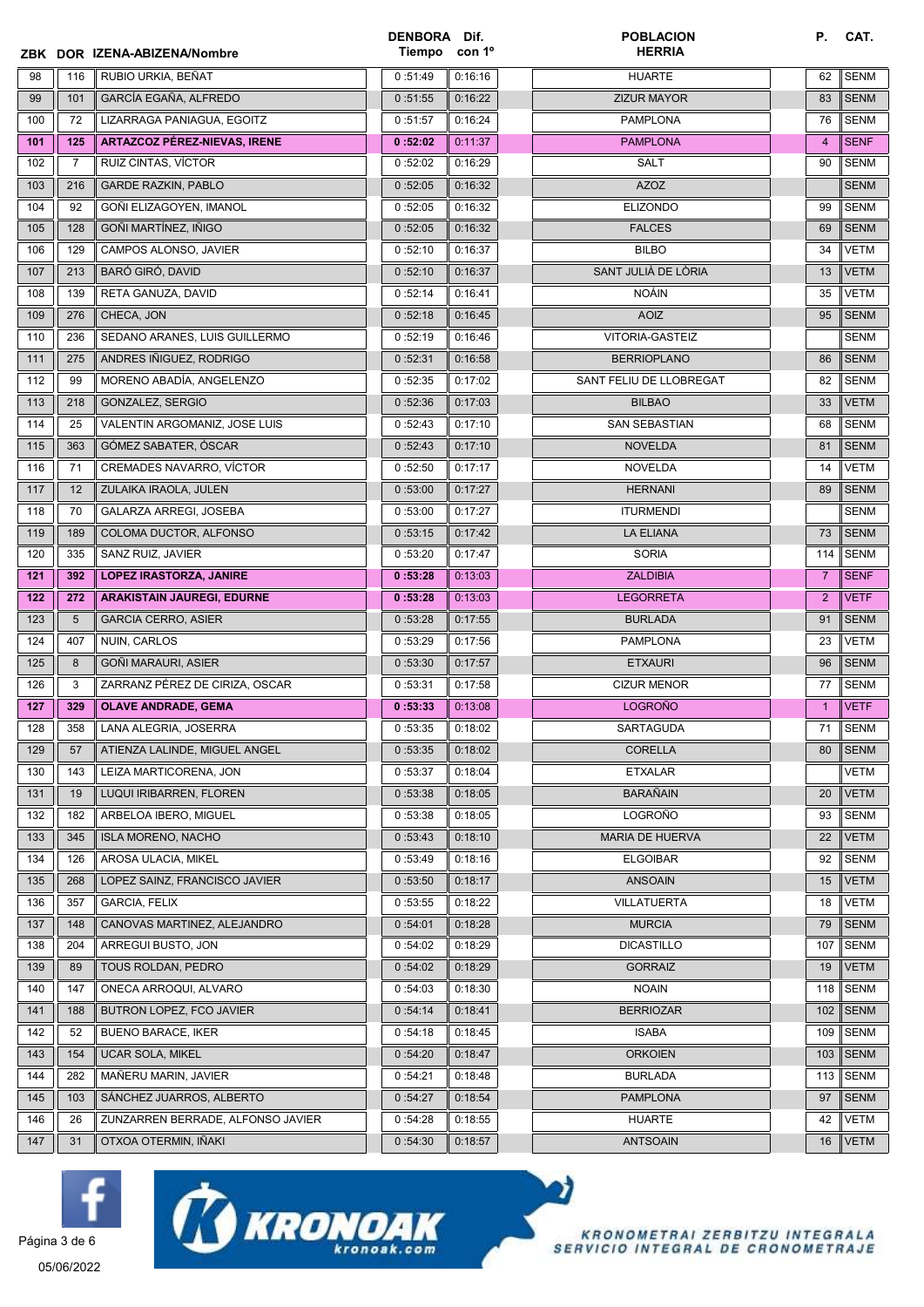|     |     | ZBK DOR IZENA-ABIZENA/Nombre    | DENBORA Dif.<br>Tiempo con 1 <sup>o</sup> |         | <b>POBLACION</b><br><b>HERRIA</b> | Р.  | CAT.        |
|-----|-----|---------------------------------|-------------------------------------------|---------|-----------------------------------|-----|-------------|
| 148 | 367 | LARA TRIGO, JAVIER              | 0:54:35                                   | 0:19:02 | <b>MUTILVA</b>                    | 112 | <b>SENM</b> |
| 149 | 170 | SAIZ SABORIDO, DENIS            | 0:54:38                                   | 0:19:05 | <b>ELGOIBAR</b>                   | 65  | <b>SENM</b> |
| 150 | 112 | REPARAZ CHACON, MIKEL           | 0:54:41                                   | 0:19:08 | <b>PAMPLONA</b>                   | 37  | <b>VETM</b> |
| 151 | 205 | LARUMBE FERNANDINO, JOSE JAVIER | 0:54:42                                   | 0:19:09 | <b>PAMPLONA</b>                   | 17  | <b>VETM</b> |
| 152 | 29  | ETXEBERRIA AZCONA, AITOR        | 0:54:49                                   | 0:19:16 | <b>PAMPLONA</b>                   | 85  | <b>SENM</b> |
| 153 | 331 | PORTOS SALAZAR, XUBAN           | 0:54:52                                   | 0:19:19 | <b>IRUN</b>                       | 125 | <b>SENM</b> |
| 154 | 41  | <b>SANZ GARAYALDE, LAURA</b>    | 0:54:53                                   | 0:14:28 | <b>ARANDIGOYEN</b>                | 5   | <b>SENF</b> |
| 155 | 217 | RECALDE EQUIZA, ALBERTO         | 0:54:55                                   | 0:19:22 | <b>GORRAIZ</b>                    | 38  | <b>VETM</b> |
| 156 | 274 | EZCURRA OSES, OSCAR             | 0:55:08                                   | 0:19:35 | <b>NUEVA ARTICA</b>               | 29  | <b>VETM</b> |
| 157 | 172 | MARMAUN JUANENA, IÑAKI          | 0:55:36                                   | 0:20:03 | <b>BIRGUETE</b>                   | 105 | <b>SENM</b> |
| 158 | 113 | ALZATE BAZTERRETXEA, JOKIN      | 0:55:37                                   | 0:20:04 | <b>SARRIGUREN</b>                 | 36  | <b>VETM</b> |
| 159 | 375 | HERNÁNDEZ DE DIEGO, DAVID       | 0:55:40                                   | 0:20:07 | DONOSTIA-SAN SEBASTIÁN            | 27  | <b>VETM</b> |
| 160 | 273 | LEGARDA GOÑI, ANGEL             | 0:55:42                                   | 0:20:09 | <b>TAFALLA</b>                    | 25  | <b>VETM</b> |
| 161 | 280 | ALCALDE MENDIVIL, JOSE BENITO   | 0:55:48                                   | 0:20:15 | <b>PAMPLONA</b>                   | 144 | <b>SENM</b> |
| 162 | 91  | GARCÍA ARISTU, JESÚS MARÍA      | 0:55:50                                   | 0:20:17 | SANGÜESA                          | 139 | <b>SENM</b> |
| 163 | 343 | FERRER CODESIDO, ALBERT         | 0:55:55                                   | 0:20:22 | PALAFRUGELL                       | 110 | <b>SENM</b> |
| 164 | 377 | VELILLA OSTALE, LUCAS           | 0:55:55                                   | 0:20:22 | SABIÑANIGO                        | 130 | <b>SENM</b> |
| 165 | 324 | <b>MORILLAS D'OCON, BEATRIZ</b> | 0:55:59                                   | 0:15:34 | <b>GILET</b>                      | 3   | <b>VETF</b> |
| 166 | 241 | CALONGE PINEDA, FERNANDO        | 0:56:01                                   | 0:20:28 | <b>LOGROÑO</b>                    | 28  | <b>VETM</b> |
| 167 | 96  | URRA URRA, XABIER               | 0:56:04                                   | 0:20:31 | ESTELLA-LIZARRA                   | 137 | <b>SENM</b> |
| 168 | 209 | PULIDO EZQUERRA, IÑAKI          | 0:56:10                                   | 0:20:37 | <b>BURLADA</b>                    | 122 | <b>SENM</b> |
| 169 | 156 | SAGARDUI MENDIETA, ZIGOR        | 0:56:20                                   | 0:20:47 | <b>GOIZUETA</b>                   | 31  | <b>VETM</b> |
| 170 | 291 | TIRAPU SEGURA, JAVIER           | 0:56:21                                   | 0:20:48 | <b>ANSOAIN</b>                    | 44  | VETM        |
| 171 | 365 | DE PRADA CARRIQUE, IMANOL       | 0:56:25                                   | 0:20:52 | <b>BERIAIN</b>                    | 116 | <b>SENM</b> |
| 172 | 337 | MARIEZKURRENA PERURENA, KARLOS  | 0:56:36                                   | 0:21:03 | <b>SARRIGUREN</b>                 | 30  | <b>VETM</b> |
| 173 | 245 | GONZÁLEZ LEACHE, MAURICIO       | 0:56:40                                   | 0:21:07 | <b>PAMPLONA</b>                   | 111 | <b>SENM</b> |
| 174 | 132 | LECHADO QUINTANA, JUANMA        | 0:56:40                                   | 0:21:07 | <b>PAMPLONA</b>                   | 138 | <b>SENM</b> |
| 175 | 402 | SANZ DE ACEDO CHOCARRO, RAUL    | 0:56:41                                   | 0:21:08 | <b>ESTELLA</b>                    | 120 | <b>SENM</b> |
| 176 | 327 | AYAPE RODRÍGUEZ, AITOR          | 0:56:57                                   | 0:21:24 | <b>BARAÑAIN</b>                   | 108 | <b>SENM</b> |
| 177 | 85  | AZAGRA ITIRAIN, FÉLIX           | 0:56:58                                   | 0:21:25 | <b>PAMPLONA</b>                   | 135 | <b>SENM</b> |
| 178 | 108 | <b>IRANETA POYO, MARTA</b>      | 0:57:00                                   | 0:16:35 | <b>IRURTZUN</b>                   | 8   | <b>SENF</b> |
| 179 | 36  | ARNEDO PÉREZ. DIEGO             | 0:57:00                                   | 0:21:27 | CASCANTE                          | 106 | <b>SENM</b> |
| 180 | 207 | GOÑI AOIZ, DAVID                | 0:57:00                                   | 0:21:27 | <b>ARRONIZ</b>                    | 121 | <b>SENM</b> |
| 181 | 79  | ANTÓN ARRIAZU, IÑAKI            | 0:57:02                                   | 0:21:29 | <b>BARILLAS</b>                   |     | <b>SENM</b> |
| 182 | 140 | ERCILLA ARBERAS, JON            | 0:57:09                                   | 0:21:36 | <b>TUDELA</b>                     | 119 | <b>SENM</b> |
| 183 | 334 | NAFRIA CLOS, SAUL               | 0:57:10                                   | 0:21:37 | ZARAGOZA                          | 132 | <b>SENM</b> |
| 184 | 114 | SAAVEDRA ABAF, KIKE             | 0:57:14                                   | 0:21:41 | ZIZUR MAYOR                       |     | VETM        |
| 185 | 382 | <b>GELBENZU, GORKA</b>          | 0:57:23                                   | 0:21:50 | <b>IRUN</b>                       | 154 | <b>SENM</b> |
| 186 | 247 | ECHÁVARRI POMARES, MIGUEL       | 0:57:24                                   | 0:21:51 | <b>ESTELLA</b>                    | 115 | <b>SENM</b> |
| 187 | 330 | AMONARRAIZ, ION ADUR            | 0:57:24                                   | 0:21:51 | <b>DONOSTIA</b>                   | 123 | <b>SENM</b> |
| 188 | 306 | LOPEZ ALONSO, EMILIO            | 0:57:37                                   | 0:22:04 | <b>COVARRUBIAS</b>                | 26  | VETM        |
| 189 | 257 | BERUETE LACUNZA, JOSE LUIS      | 0:57:46                                   | 0:22:13 | <b>CIRAUQUI</b>                   | 40  | <b>VETM</b> |
| 190 | 263 | <b>GARCIA HUARTE, FERMIN</b>    | 0:57:48                                   | 0:22:15 | ZIZUR MAYOR                       | 47  | VETM        |
| 191 | 55  | BAREA CANALES, JOSÉ ANTONIO     | 0:57:49                                   | 0:22:16 | <b>SARRIGUREN</b>                 | 61  | <b>VETM</b> |
| 192 | 404 | UNANUE TELLERIA, JOSU           | 0:57:49                                   | 0:22:16 | <b>ZUMAIA</b>                     |     | VETM        |
| 193 | 24  | MARTÍNEZ GUERRERO, JOSÉ ANDRÉS  | 0:57:50                                   | 0:22:17 | <b>EL PALMAR</b>                  | 50  | <b>VETM</b> |
| 194 | 53  | NAVARRO CORPAS, NACHO           | 0:57:54                                   | 0:22:21 | CORELLA                           | 136 | <b>SENM</b> |
| 195 | 325 | MARTÍNEZ MUÑIZ, RUBÉN           | 0:57:56                                   | 0:22:23 | <b>GILET</b>                      | 127 | <b>SENM</b> |
| 196 | 262 | CATALAN URRUTIA, XABIER         | 0:57:59                                   | 0:22:26 | <b>MUTILVA</b>                    | 146 | SENM        |
| 197 | 160 | BAILÉN FERRERO, JAVIER          | 0:58:14                                   | 0:22:41 | <b>PAMPLONA</b>                   |     | 148 SENM    |







05/06/2022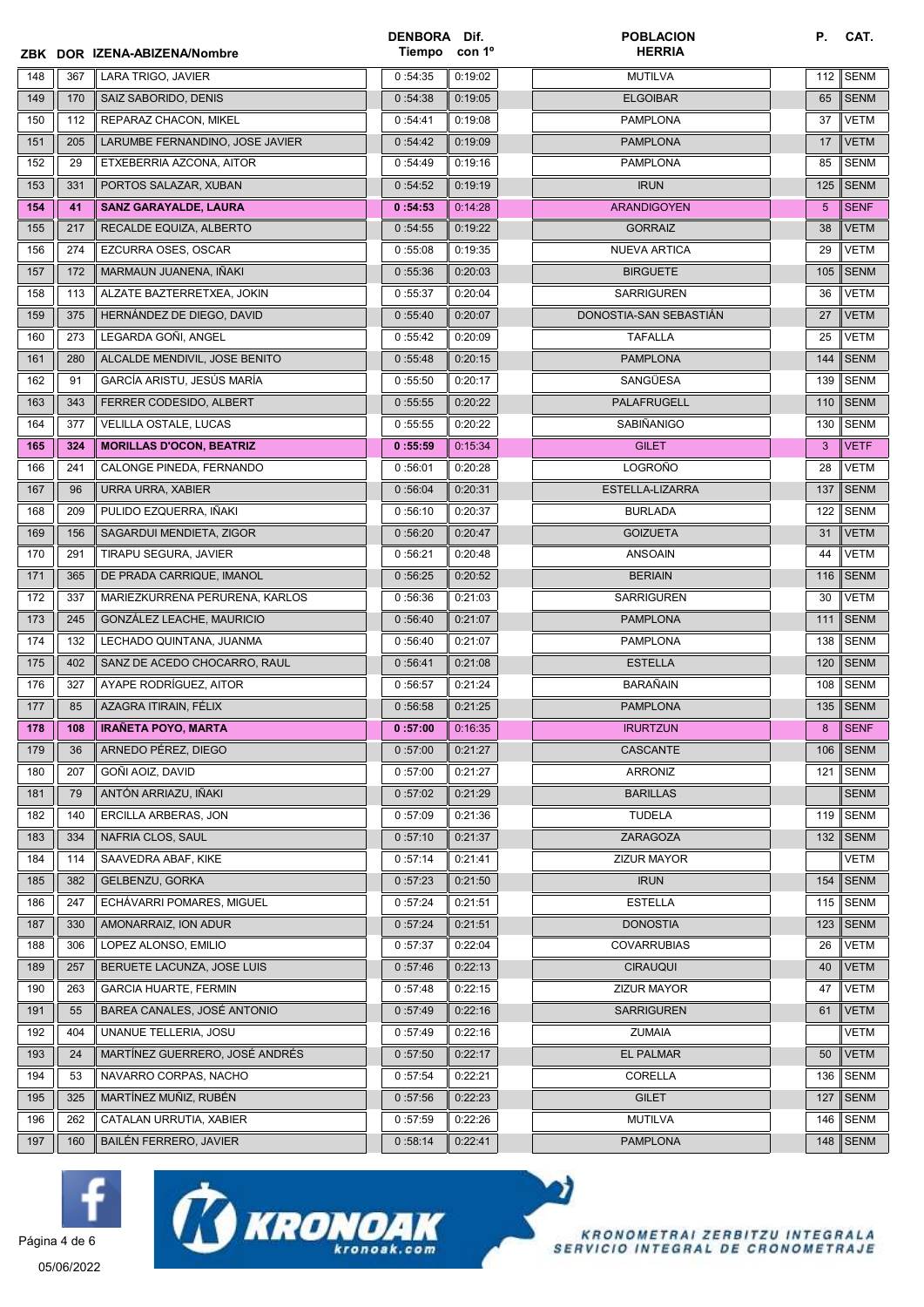|     |                 | ZBK DOR IZENA-ABIZENA/Nombre        | DENBORA Dif.<br>Tiempo con 1º |         | <b>POBLACION</b><br><b>HERRIA</b> | Р.              | CAT.        |
|-----|-----------------|-------------------------------------|-------------------------------|---------|-----------------------------------|-----------------|-------------|
| 198 | 153             | FERNÁNDEZ HERAS, JORGE              | 0:58:24                       | 0:22:51 | <b>PAMPLONA</b>                   | 128             | <b>SENM</b> |
| 199 | 83              | NAVARRO CORPAS, ANDRES              | 0:58:37                       | 0:23:04 | <b>CORELLA</b>                    | 160             | <b>SENM</b> |
| 200 | 212             | PATERNAIN ESPINAL, PABLO            | 0:58:56                       | 0:23:23 | <b>ERRO</b>                       | 131             | <b>SENM</b> |
| 201 | 43              | <b>GARRIZ LORZ, IMANOL</b>          | 0:59:04                       | 0:23:31 | <b>GALDEANO</b>                   | 126             | <b>SENM</b> |
| 202 | 304             | MAÑERU MARIN, IÑAKI                 | 0:59:16                       | 0:23:43 | <b>PAMPLONA</b>                   | 151             | <b>SENM</b> |
| 203 | 175             | ERRO GURBINDO, JOXELU               | 0:59:20                       | 0:23:47 | <b>ELTZABURU</b>                  | 32              | <b>VETM</b> |
| 204 | 73              | BERUETE JIMÉNEZ. ION                | 0:59:29                       | 0:23:56 | <b>BARAÑAIN</b>                   | 143             | <b>SENM</b> |
| 205 | 22              | MAÑA MARTINEZ, ALEX                 | 0:59:41                       | 0:24:08 | <b>BILBAO</b>                     | 45              | <b>VETM</b> |
| 206 | 279             | <b>GARCÍA PORTAL, JAVIER</b>        | 0:59:46                       | 0:24:13 | <b>NOÁIN</b>                      | 51              | <b>VETM</b> |
| 207 | 81              | RODERO GUILLEN, ASIER               | 0:59:50                       | 0:24:17 | <b>ETXEBARRI</b>                  | 145             | <b>SENM</b> |
| 208 | 261             | FERNANDEZ GARCIA, ELIAS             | 1:00:09                       | 0:24:36 | RINCÓN DE SOTO                    | 142             | <b>SENM</b> |
| 209 | 95              | ARDANAZ AMEZQUETA, ALBERTO          | 1:00:21                       | 0:24:48 | <b>PAMPLONA</b>                   | 156             | <b>SENM</b> |
| 210 | 181             | SAENZ MADERA, RUBEN                 | 1:00:21                       | 0:24:48 | <b>DURANGO</b>                    | 133             | <b>SENM</b> |
| 211 | 215             | ERRO AZTARAIN, TXUMA                | 1:00:22                       | 0:24:49 | <b>PAMPLONA</b>                   | 169             | <b>SENM</b> |
| 212 | 246             | SAN MARTIN, CARLOS                  | 1:00:29                       | 0:24:56 | <b>ESTELLA</b>                    | 152             | <b>SENM</b> |
| 213 | 314             | MARTINEZ OYAGA, ASIER               | 1:00:38                       | 0:25:05 | <b>LODOSA</b>                     | 150             | <b>SENM</b> |
| 214 | 117             | <b>REA ARIAS, BENITA</b>            | 1:00:48                       | 0:20:23 | <b>PAMPLONA</b>                   | 4               | <b>VETF</b> |
| 215 | 224             | SAGARNAGA CIFUENTES, JON            | 1:00:50                       | 0:25:17 | <b>DURANGO</b>                    | 134             | <b>SENM</b> |
| 216 | 54              | PAÑOS PREGUNTEGUI, IKER             | 1:01:02                       | 0:25:29 | <b>ETXEBARRI</b>                  | 141             | <b>SENM</b> |
| 217 | 408             | MARTÍNEZ CAÑO, ENRIQUE              | 1:01:02                       | 0:25:29 | <b>ALCORCÓN</b>                   | 159             | <b>SENM</b> |
| 218 | 344             | PRIETO RUEDA, XABI                  | 1:01:03                       | 0:25:30 | <b>DONOSTIA</b>                   | 140             | <b>SENM</b> |
| 219 | 351             | ALLEGUE TORRES, DAVID               | 1:01:04                       | 0:25:31 | <b>ESQUIROZ DE GALAR</b>          | 155             | <b>SENM</b> |
| 220 | 328             | ROMO MORUNO, JAVIER                 | 1:01:23                       | 0:25:50 | ALHURIN DE LA TORRE               | 24              | VETM        |
| 221 | 69              | AGUINAGA ATIENZA, ÍÑIGO             | 1:01:30                       | 0:25:57 | <b>BURLADA</b>                    | 41              | <b>VETM</b> |
| 222 | 88              | SANPEDRO, TXABER                    | 1:01:40                       | 0:26:07 | <b>ELORRIO</b>                    | 129             | <b>SENM</b> |
| 223 | 210             | VELA AGULLO, JOAQUIN                | 1:01:52                       | 0:26:19 | <b>SAGUNTO</b>                    | 164             | <b>SENM</b> |
| 224 | 75              | GOÑI GOLDARACENA, IBAN              | 1:01:58                       | 0:26:25 | <b>BERRIOPLANO</b>                | 60              | VETM        |
| 225 | 378             | RAMÍREZ COMPAZ, RAFA                | 1:01:59                       | 0:26:26 | <b>AIZOAIN</b>                    | 66              | <b>VETM</b> |
| 226 | 234             | GARCÍA OCHANDO, JAVIER              | 1:02:19                       | 0:26:46 | <b>SARRIGUREN</b>                 | 55              | VETM        |
| 227 | 231             | PARDO SINOGA, ENRIQUE               | 1:02:20                       | 0:26:47 | <b>MUSEROS</b>                    | 49              | <b>VETM</b> |
| 228 | 42              | MARTINEZ FERNANDEZ, EDUARDO         | 1:02:22                       | 0:26:49 | TERRASSA                          | 48              | <b>VETM</b> |
| 229 | 311             | IRIARTE ARTOZQUI, IVAN              | 1:02:59                       | 0:27:26 | <b>PAMPLONA</b>                   | 53              | <b>VETM</b> |
| 230 | 127             | JASO IRURETAGOYENA, IGNACIO         | 1:03:06                       | 0:27:33 | <b>PAMPLONA</b>                   | 147             | <b>SENM</b> |
| 231 | 187             | BELENGUER MARJALIZO, DANIEL         | 1:03:24                       | 0:27:51 | <b>VALENCIA</b>                   | 163             | <b>SENM</b> |
| 232 | 254             | <b>PASCUAL ANDRES, TERESA</b>       | 1:03:35                       | 0:23:10 | <b>SESMA</b>                      | 9               | <b>SENF</b> |
| 233 | 98              | RATON UGALDE, JUAN                  | 1:03:44                       | 0:28:11 | <b>LAS ARENAS</b>                 | 59              | <b>VETM</b> |
| 234 | 339             | CARREÑO SANZ, GERARDO               | 1:04:02                       | 0:28:29 | ARROYO DE LA ENCOMIENDA           | 63              | <b>VETM</b> |
| 235 | 229             | SALES ALARCON, VICENTE              | 1:04:19                       | 0:28:46 | LA POBLA DE FARNALS               | 153             | <b>SENM</b> |
| 236 | 131             | RODA GALLUES, PATXI                 | 1:04:26                       | 0:28:53 | <b>PAMPLONA</b>                   | 158             | <b>SENM</b> |
| 237 | 383             | FERNÁNDEZ FERNÁNDEZ, PATXI          | 1:04:27                       | 0:28:54 | HONDARRIBIA                       | 62              | <b>VETM</b> |
| 238 | 371             | <b>GONZALEZ FERNANDEZ, VIRGINIA</b> | 1:04:38                       | 0:24:13 | <b>BERRIOZAR</b>                  | 10              | <b>SENF</b> |
| 239 | 395             | <b>GARCIA ARTEAGA, JOSEBA</b>       | 1:04:55                       | 0:29:22 | <b>BARAÑÁIN</b>                   | 161             | <b>SENM</b> |
| 240 | 356             | CARRANZA PASCUAL, JONATHAN          | 1:04:56                       | 0:29:23 | LOGROÑO                           | 179             | <b>SENM</b> |
| 241 | $6\phantom{1}6$ | OJER PALACIOS, IÑAKI                | 1:05:04                       | 0:29:31 | <b>GABARDERAL</b>                 | 170             | <b>SENM</b> |
| 242 | 84              | ESCOLANO PÉREZ, EULOGIO             | 1:05:05                       | 0:29:32 | <b>NOVELDA</b>                    | 65              | VETM        |
| 243 | 51              | CHACÓN MORALES, FRANCISCO JAVIER    | 1:05:11                       | 0:29:38 | <b>NOVELDA</b>                    | 165             | <b>SENM</b> |
| 244 | 232             | SERRANO VICENTE, OCTAVIO            | 1:05:21                       | 0:29:48 | <b>AIZOAIN</b>                    | 54              | VETM        |
| 245 | 115             | <b>DOMEÑO SEMINARIO, ITZIAR</b>     | 1:05:21                       | 0:24:56 | <b>IRUNBERRI</b>                  | $5\phantom{.0}$ | <b>VETF</b> |
| 246 | 258             | INDA AZPEITIA, ASIER                | 1:05:25                       | 0:29:52 | <b>IBARRA</b>                     | 157             | SENM        |
| 247 | 102             | GOÑI MURO, SERGIO                   | 1:05:28                       | 0:29:55 | <b>BURLADA</b>                    | 57              | <b>VETM</b> |